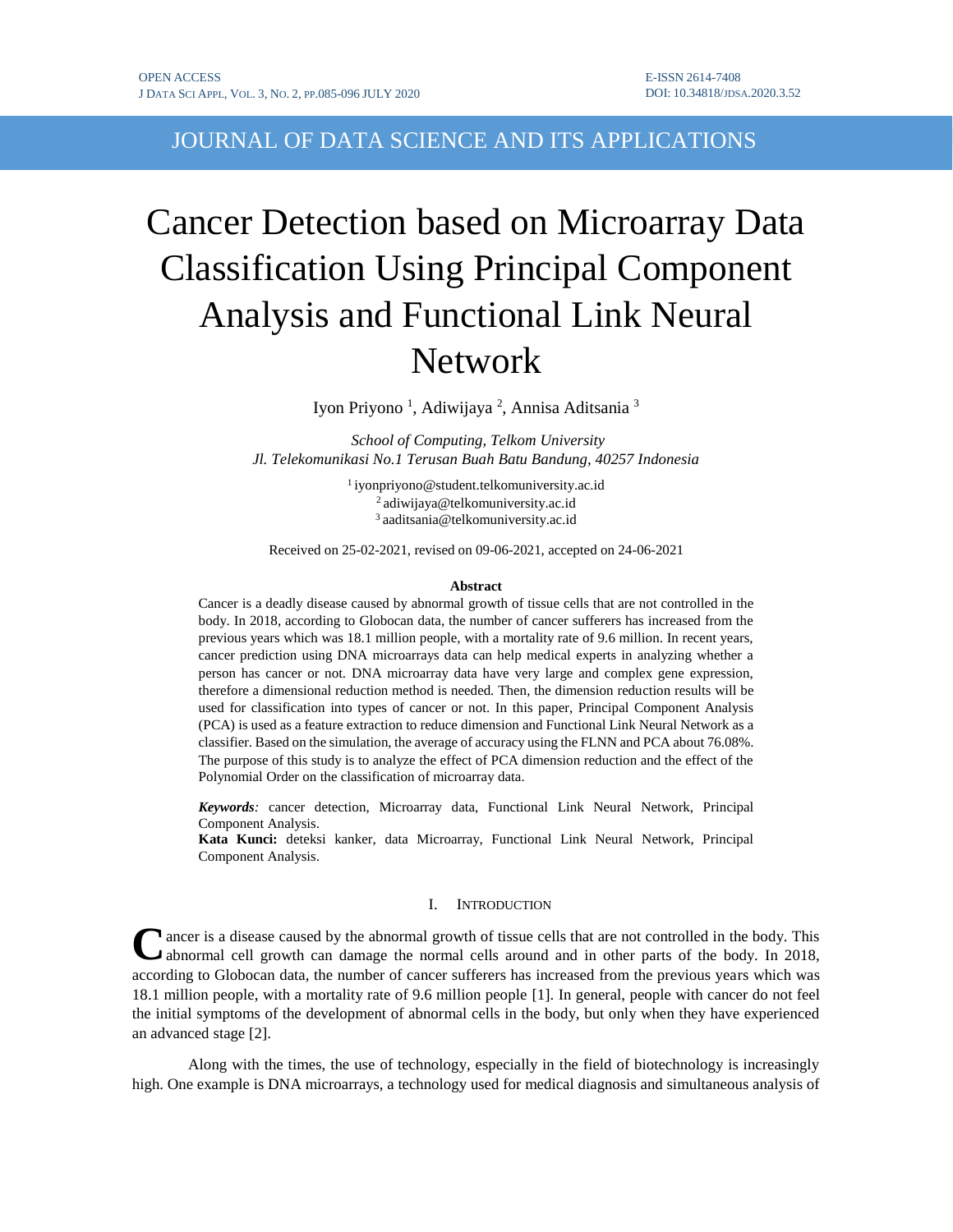gene expression at the same time. Analysis of gene expression is more effective to help medical experts in detecting cancer, rather than using traditional methods to see a symptom or signs [3].

DNA microarrays have very large gene expression and very high complexity [4]. This can affect the accuracy of classification results [5]. Therefore, the solution to overcome this is to use dimensional reduction, which is a process of identifying informative genes that can be used to predict. In a paper entitled "Dimensionality reduction using Principal Component Analysis for cancer detection based on microarray data classification" [3] researched with Leukemia, Ovarian, Central Nervous System, Colon, Lung, Prostate datasets using the PCA method as a feature extraction with SVM and LMBP for classification resulted in an accuracy of 94.98% and 96.07%, respectively. In the Principal Component Analysis method, there is a proportion of variance (PPV) parameter, which is an eigen value taken from the total eigenvalue, the greater the PPV, the greater the eigenvalue and features obtained, and vice versa. In a paper entitled "Deteksi Kanker Berdasarkan Klasifikasi Microarray Data Menggunakan Principal Component Analysis dan Backpropagation Termodifikasi dengan Conjugate Gradient Fletcher Reeves" [6] the resulting PCA+MBP accuracy of 82.15%.

In the classification process, there is a Functional Link Neural Network (FLNN) method, which is a classification of a part of an artificial neural network that has a flat or single layer architecture, so that it is faster in computing (calculation) [7]. In classification, Functional Link Neural Network has several basic functions, one of which is the Legendre Polynomial base function which produces the highest accuracy among others in the study in a paper entitled "Classification of Microarray Data using Functional Link Neural Network" [8]. Legendre Polynomial is a function of differential equations that can change the value of the original input.

Principal Component Analysis is one of the dimension reduction methods that is often used with an average accuracy result above 80%, while the Legendre Polynomial base function is one of the best methods to obtain accuracy than others, but the Functional Link Neural Network base function has a gap with Principal Component Analysis because research has not been too much, so updates with this method are carried out in the classification of cancer detection.

Thus, this research was conducted using the Principal Component Analysis (PCA) method as dimension reduction and Functional Link Neural Network (FLNN) on the basis of Legendre Polynomial for classification, in order to contribute to find out how much influence the reduction of Principal Component Analysis dimensions and the influence of the Polynomial Order parameters on classification. The data that be used for research are Colon Tumors, Ovarian Cancer, and Lung Cancer taken from Kent Ridge Bio-medical dataset [9].

In this introductory chapter, the author explains the background, problem formulation, boundaries, and goals. Then in the related study chapter, the author will discuss related research to the method used. Furthermore, in the system built chapter, the author will discuss the flow classification by the PCA and FLNN methods, and the last in the evaluation chapter, the author will discuss the results of the research that has been done.

#### II. RELATED WORK

In a paper entitled "Deteksi Kanker Berdasarkan Klasifikasi Microarray Data" [10], The dimensions of DNA microarrays to find informative genes in DNA data can affect the level of accuracy. For this reason, a dimension reduction method is needed, one of which is Principal Component Analysis which is one technique that can improve classification accuracy. Many classification techniques are also applied in DNA microarrays, one of them is Back Propagation Neural Network (BPNN) chosen as a classification method and PCA as a dimension reduction method because both of them have been tested in several previous studies. The results of research conducted on colon, leukemia, ovarian, central nervous, lung cancer and prostate tumors obtained an accuracy of more than 80%. Strengthened in a paper entitled "Cancer detection based on microarray data classification using PCA and modified back propagation" [11], the author implements Principal Component Analysis (PCA) as a dimension reduction and Modified Back Propagation (MBP) as a classifier by comparing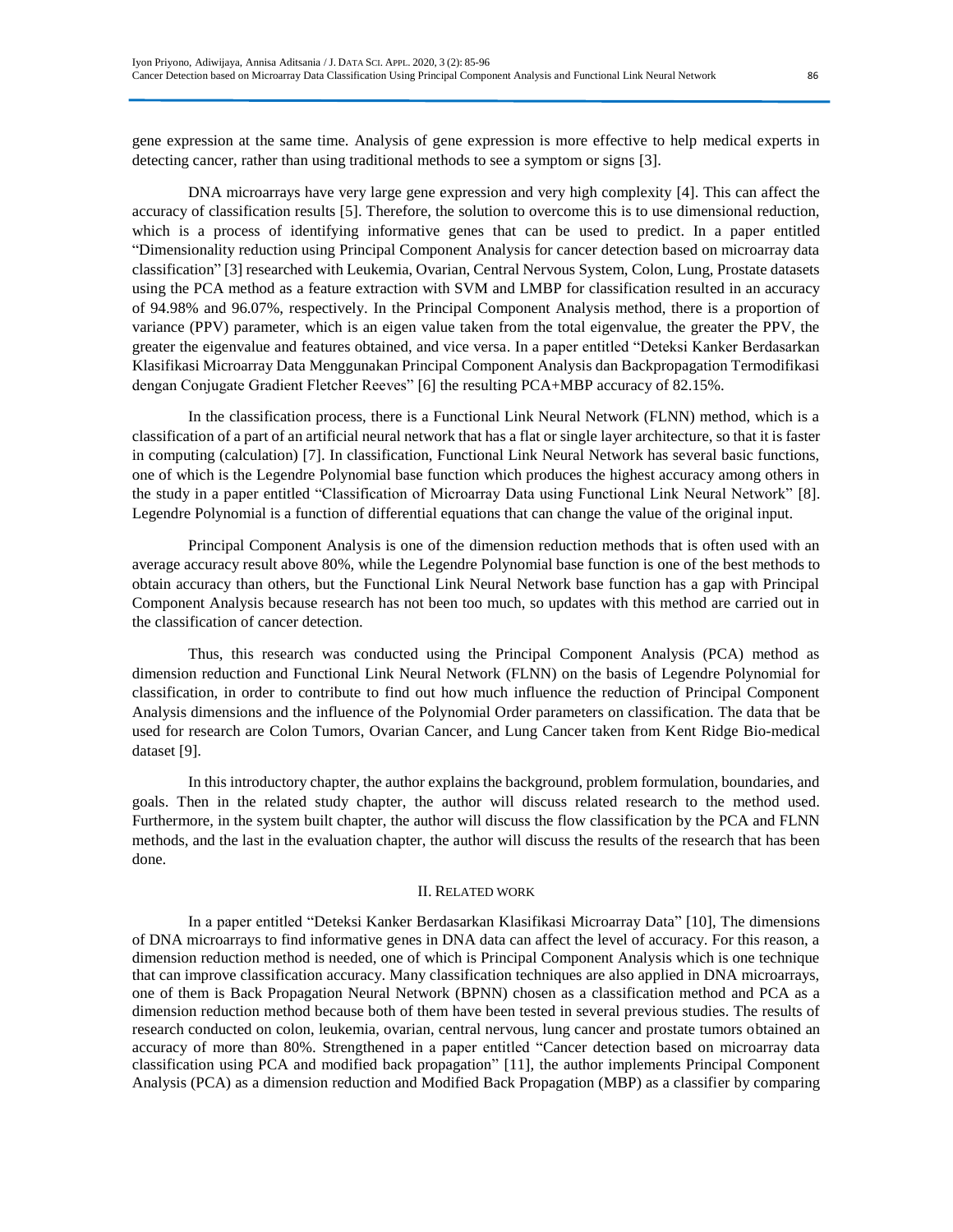Principal Component Analysis (PCA) and Back Propagation (BP). From the results of research conducted by the author, it is said that the proposed MBP + PCA system is better than  $BP$  + PCA. From the results done with colon, ovarian and leukemia data, MBP + PCA accuracy of 96%, 76.92% and 97.14% were obtained respectively.

In a paper entitled "Classification of Microarray Data using Functional Link Neural Network" [8] Functional Link Neural Network has four basic functions, namely; Power Series Polynomial, Trigonometric, Chebyshev Polynomial, and Legendre Polynomial. From the four basic functions, the Legendre Polynomial is the base function that is most suitable to use in classification compared to other base functions. The parameter for evaluating is F1-Measure. In a paper "Deteksi Kanker berdasarkan Klasifikasi Data Microarray menggunakan Functional Link Neural Network dengan Seleksi Fitur Genetic Algorithm" [12] shows that the Genetic Algorithm (GA) as a feature selection and Functional Link Neural Network with Legendre Polynomial base functions for classification with colon tumor and leukemia data obtained an accuracy of 92.3% and 87.5%. While in a paper entitled "Implementation of mutual information and bayes theorem for classification microarray data" [13] shows that the classification system using Bayesian Network and Naïve Bayes produces F1-Score of 91.06% and 88.85%.

#### III. RESEARCH METHOD

## A. *System Design*

At this stage of the research, the System Design workflows is built to classify cancer data to find out whether a person has cancer or not as follows;



Fig 1. System Design

Cancer data input, then the normalization process is carried out to get the range 0-1. After that, the process of dimension reduction is carried out to retrieve attributes that are considered more important. After that, the K-Fold Cross Validation process for training and testing data is carried out alternately, then the classification process is performed using Functional Link Neural Network, after which the Evaluation process is carried out to find out how well the system has been built.

#### B. *Dataset*

The data used for this study were obtained from Kent Ridge Biomedical that are Colon Tumor, Ovarian Cancer and Lung Cancer data. The data has often been used for research into DNA microarrays classification. The data details are written as follows: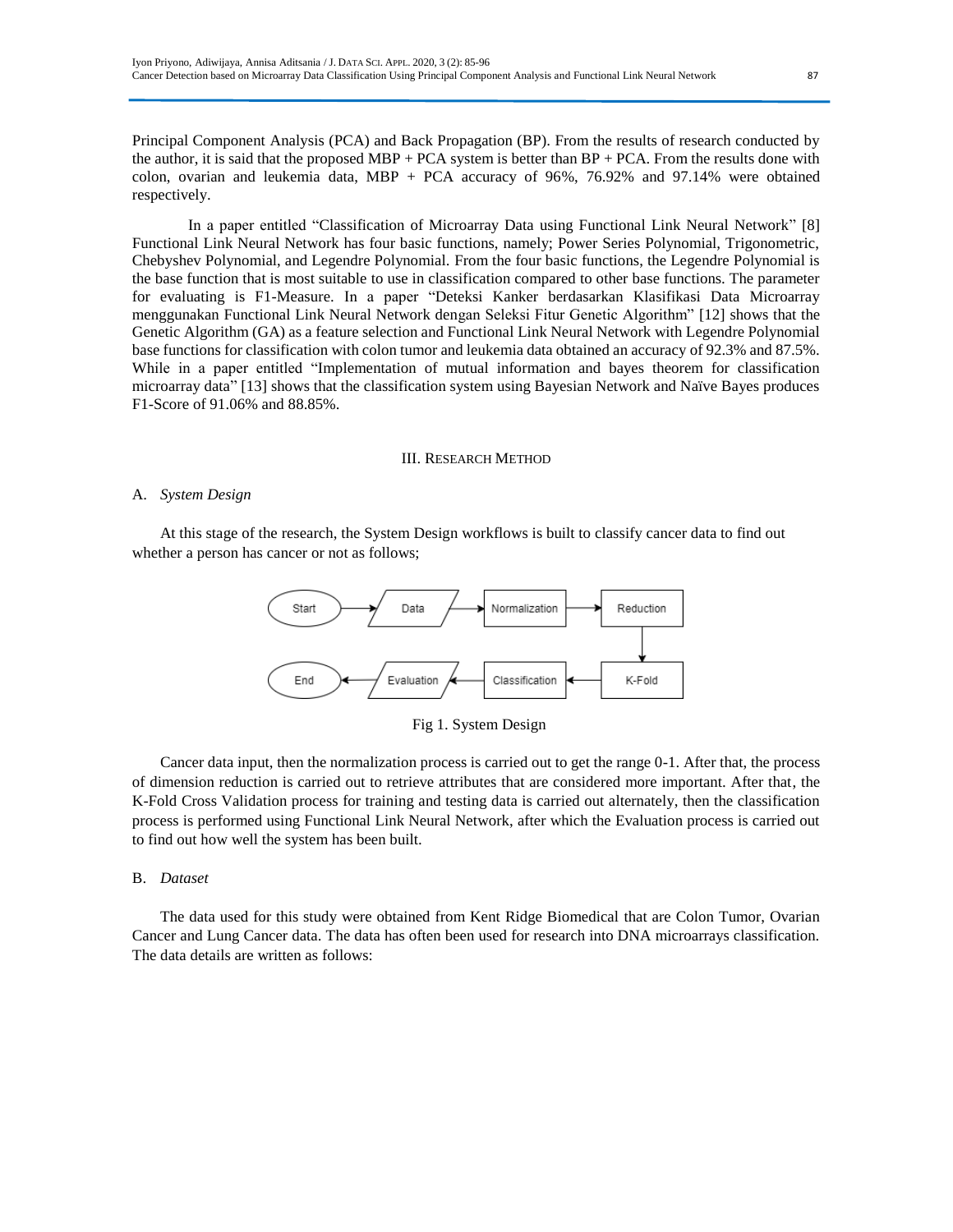# TABLE 1. DATA CANCER [9]

| Data                  | Number of<br>Features | Number<br>of Data | Number<br>of Class | Sample                         |
|-----------------------|-----------------------|-------------------|--------------------|--------------------------------|
| Colon Tumor           | 2000                  | 62                |                    | 62(22 Positive, 40 Negative)   |
| <b>Ovarian Cancer</b> | 15154                 | 253               |                    | 253(91 Normal, 162 Cancer)     |
| Lung Cancer           | 12533                 | 181               |                    | I81(31 Mesothelioma, 150 ADCA) |

## C. *Preprocessing Data*

In the data preprocessing stage, there are 2 processes, namely the normalization process and data splitting. The normalization process is used so that the value of each feature is in the range of 0 to 1. Normalization techniques are used with the following equation;

$$
Normalization(N) = \frac{N - N_{min}}{N_{max} - N_{min}}\tag{1}
$$

Where;

N: microarray data that has not been normalized.

N\_max: the largest data in the microarray data that has not been normalized.

N\_min: the smallest data in the microarray data that has not been normalized.

Then, the process of splitting the data against the dataset uses the K-fold technique, where the data will be divided into 2 data namely training data and testing data. This stage is carried out after the process of dimension reduction.

#### D. *Dimension Reduction (PCA)*

In the Principal Component Analysis (PCA) [14] process, data dimension reduction is done by "combining" or "projecting" the core of each feature by forming a new subset of features so that the feature dimensions become less, therefore PCA is classified into the dimension reduction of extraction features. Thus, using PCA dimension reduction can help the classification process with faster and more efficient computing time. For the steps of the PCA dimension reduction algorithm in a paper entitled "Colorectal Cancer Classification using PCA and Fisherface Feature Extraction Data from Pathology Microscopic Image" [15], as follows;

1) Calculating averages for each dimension using equations;

$$
\bar{A} = \frac{1}{n} \sum_{i=1}^{n} A_i
$$
 (2)

Where;

 $n =$  the number of samples or the amount of observation data  $A_i$  = observation data

## 2) Calculating the covariance matrix with equations;

$$
k_x = \sum_{i=1}^n (A_i - \bar{A})(\bar{A}_i - \bar{A})^T
$$
 (3)

Where;

 $n =$  the number of samples or the amount of observation data  $A_i$  = observation data  $\overline{A}$  = average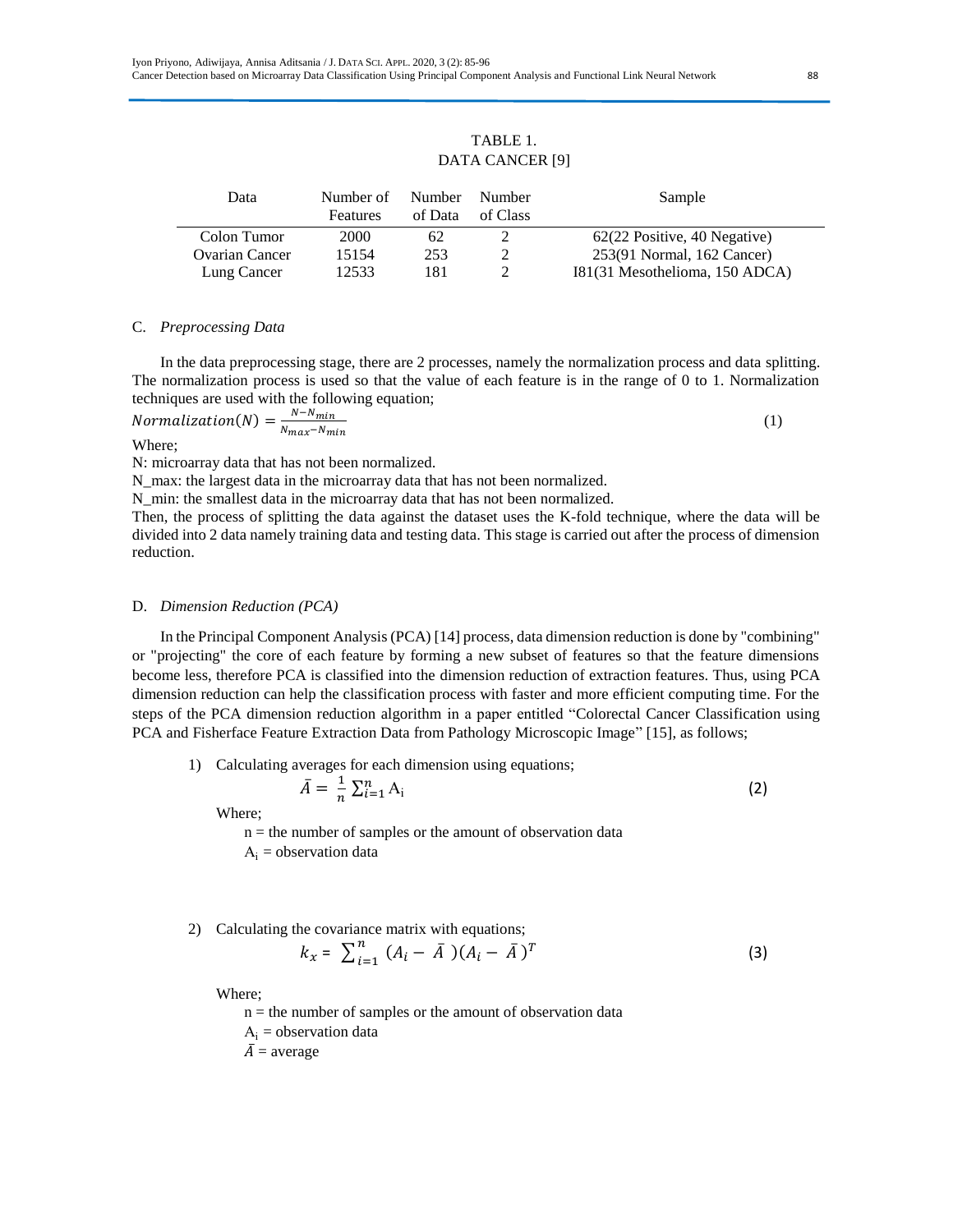3) Calculating eigen vectors and eigen values from a covariance matrix with equation;  $k_A V_m = \lambda_m V_m$  (4)

Where;

 $v_m = eigen$  vectors λ<sup>m</sup> = *eigen* values  $k_A$  = covariance matrix  $m =$  number of dimensions

- 4) Sort the eigen vectors (descending)
- 5) Take the largest eigen value.

 $\overline{A}$  = average

6) Next is data transformation.  $Y = V^T$  x ( $A_i - \bar{A}$ ) (5) Where;  $V = eigenvectors$  $A_i$  = observation data

#### E. *K-Fold*

K-Fold is a process of sharing training and testing data. The amount of training and testing data depends on the determination of partition K. In this study, the K used is 5, meaning that the data is partitioned by 5 data, 4 for data training and 1 for data testing. In the process of K-Fold training data and testing data are carried out alternately and the classification results taken are the average results, the following is an overview of K-Fold;

| Fig 2. K-Fold |  |  |  |  |  |
|---------------|--|--|--|--|--|

#### F. *Classification (FLNN)*

Furthermore, the core process of this study is to classify DNA microarray data, whether included in the cancer class or not by using the Functional Link Neural Network (FLNN) algorithm. Functional Link Neural Network (FLNN) is part of an artificial neural network. In the artificial neural network classification model, using FLNN classification is more efficient than using Multi Neural Network (MNN). This is because the Functional Link Neural Network classification uses flat architecture or a single layer, so it is not like a Multi Neural Network that performs computations (calculations) on its hidden layer [7]. On the Functional Link Neural Network (FLNN), there are a number of basic functions that can be used. One of them is the Legendre Polynomial base function which is the best base function compared to the others [8]. FLNN algorithm is basically the same as Artificial Neural Network (ANN) which uses a single layer, only the difference in FLNN is using a base function whose result will be an input vector to ANN. For the steps of the Functional Link Neural Network classification algorithm in a paper entitled "Functional link neural network approach to solve structural system identification problems" [7], as follows;

1) The input value X is expanded by the basic function of the Legendre Polynomial with the following equation;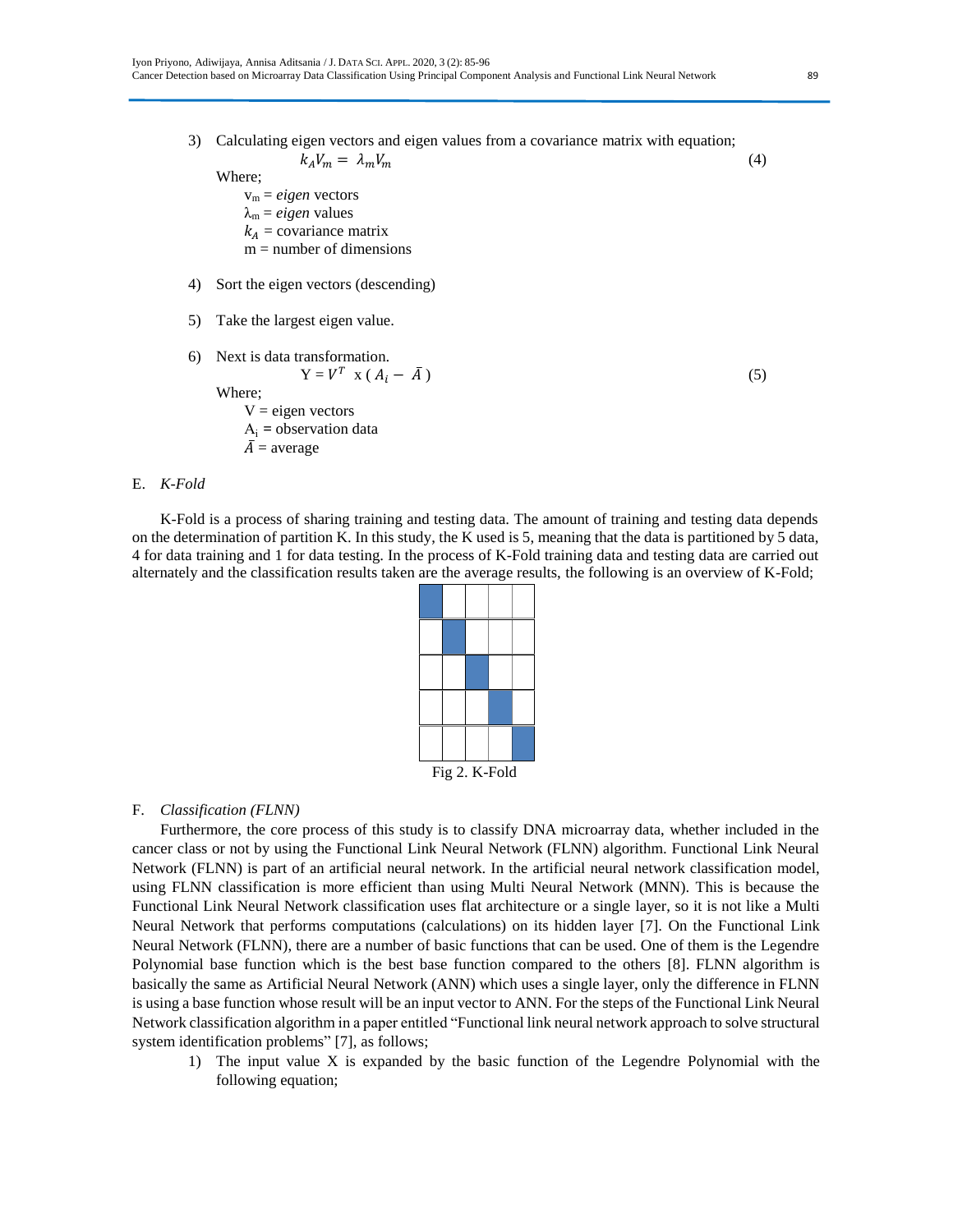$$
L_{n+1} = \frac{1}{n+1} \left[ (2n+1) \, \mathrm{x} L_n - n L_{n-1}(\mathbf{x}) \right] \tag{6}
$$

Where;

 $L_n$  = Legendre Polynomial  $n+1$  = order polynomial  $x = original data input value$ 

2) After obtaining the value from the polynomial legend, the value becomes a new input value which will be processed to "Linear Amount" with the following equation;

$$
S = \sum_{i=1}^{N} w_i L_i(x) + b \tag{7}
$$

Where;

 $S =$  linear sum value

 $w_i$  = weight value

 $b = bias$  value

 $N =$  amount of data (features) in one object

3) Then the linear sum value is entered into the activation function process using the sigmoid function, with the following equation;

$$
f(S) = \frac{1 - \exp(S)}{1 + \exp(S)}
$$
\n(8)

Where;

 $S = linear sum value$ 

4) If the sigmoid value does not meet the threshold, then it can be said that the value is an error value. To minimize the error again, the following equation is used;

$$
E = \frac{1}{2} [d_i - y_i]^2 = \frac{1}{2} e_i^2
$$
 (9)

Where;

 $d_i$  = prediction value target  $y_i$  = prediction value results  $e_i$  = prediction value

5) After the above process is finished, the last process is to update the weight value with the following equation;

$$
w_i(baru) = w_i(lama) + \Delta w_i
$$
\n
$$
\Delta w_i = [-\eta \frac{\partial E}{\partial w_i}]
$$
\n
$$
= [-\eta (d_i - y_i)(1 - y_i^2) L_i(x)]
$$
\n(10)

Where;

 $\Delta w_i$  = change in weights

 $\eta$  = Learning parameter to reduce *error* 

The FLNN picture is as follows;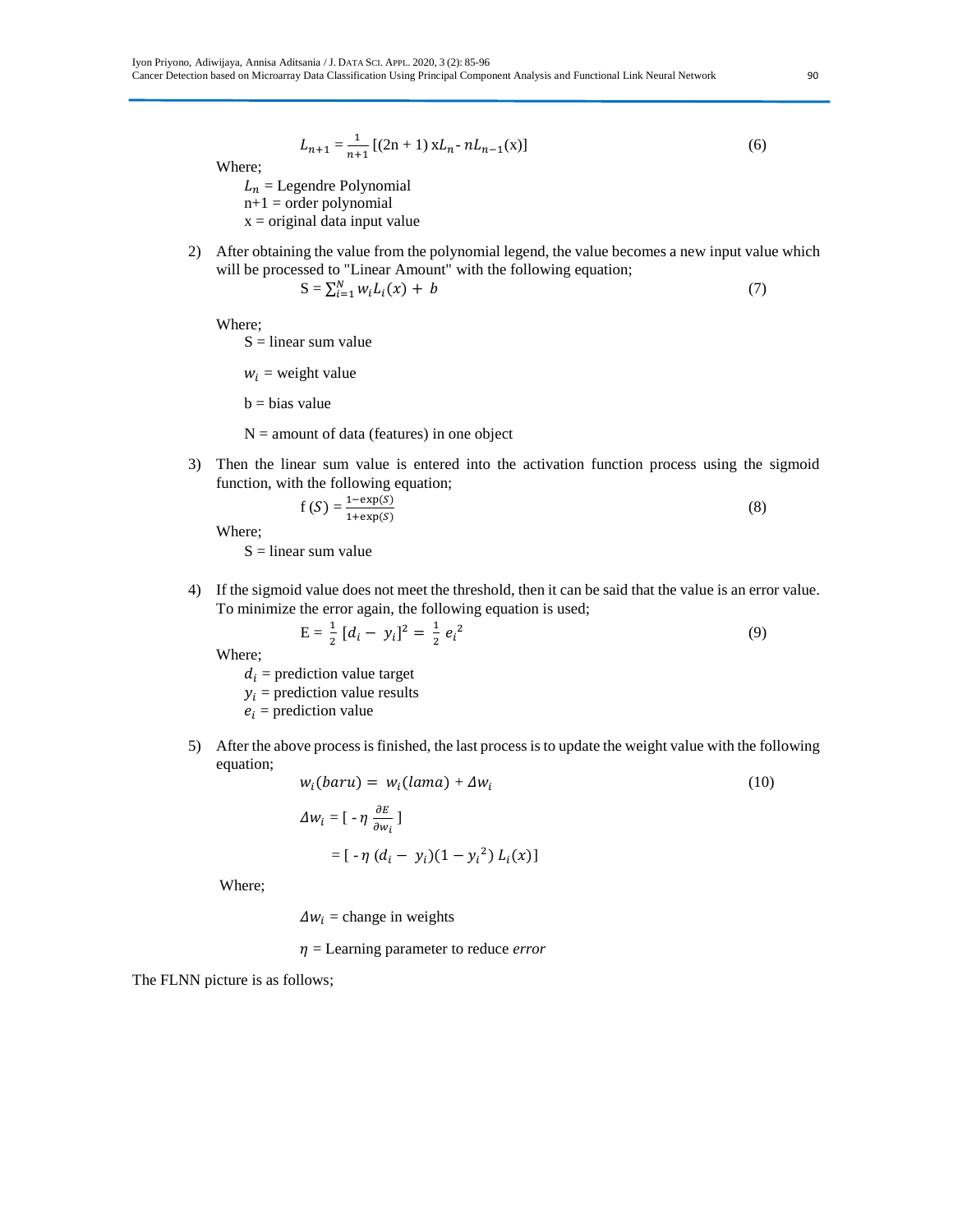

Fig 3. FLNN [7]

## *G. Testing Scenarios*

In this study, two test scenarios were conducted on 3 cancer datasets namely Colon, Ovarian, and Lung. The first scenario, the method of reducing the dimensions of Principal Component Analysis and Order 1 Functional Link Neural Network Classification or can also be said as ANN classification in order to determine the effect of the Proportion of Variance (PPV) parameter on the Accuracy results. The second scenario, PCA and FLNN methods to determine the effect of the Polynomial Order on performance. The results of each scenario used can be seen below. The limits used in this research are PPV  $65\%$  - 95% and order  $1 - 4$ .

## H. *Performance Evaluation*

In the last stage, the authors conducted an evaluation to see how well the system had been built, a confusion matrix table was used as a basis for determining actual data and predict data. The following is a confusion matrix table;

## TABLE 2. CONFUSION MATRIX

| <b>Actual / Predicted</b> | <b>Predicted Positive</b> | <b>Predicted Negative</b> |
|---------------------------|---------------------------|---------------------------|
| <b>Actual Positive</b>    | True Positive (TP)        | False Negative (FN)       |
| <b>Actual Negative</b>    | False Positive (FP)       | True Negative (TN)        |

From Table 2, TP (True Positive) is a system that successfully produces cancer output according to actual data, TN (True Negative) is a system that successfully produces non-cancerous output according to actual data, FP (False Positive) is a system that fails to produce non-cancerous output, FN (False Negative) is a system that fails to produce cancer output.

1) Precision: Precision is the ratio of true positive predictions compared to all results predicted positively by the system. The precision equation is as follows;

$$
Precision = \frac{TP}{TP + FP}
$$
 (11)

2) Recall: Recall is the ratio of true positive predictions compared to all results that are true positive. Recall equations as follows;

$$
Recall = \frac{TP}{TP + FN}
$$
 (12)

3) F1-Score: F1-Score is a comparison of average precision and recall. F1-Score equation as follows;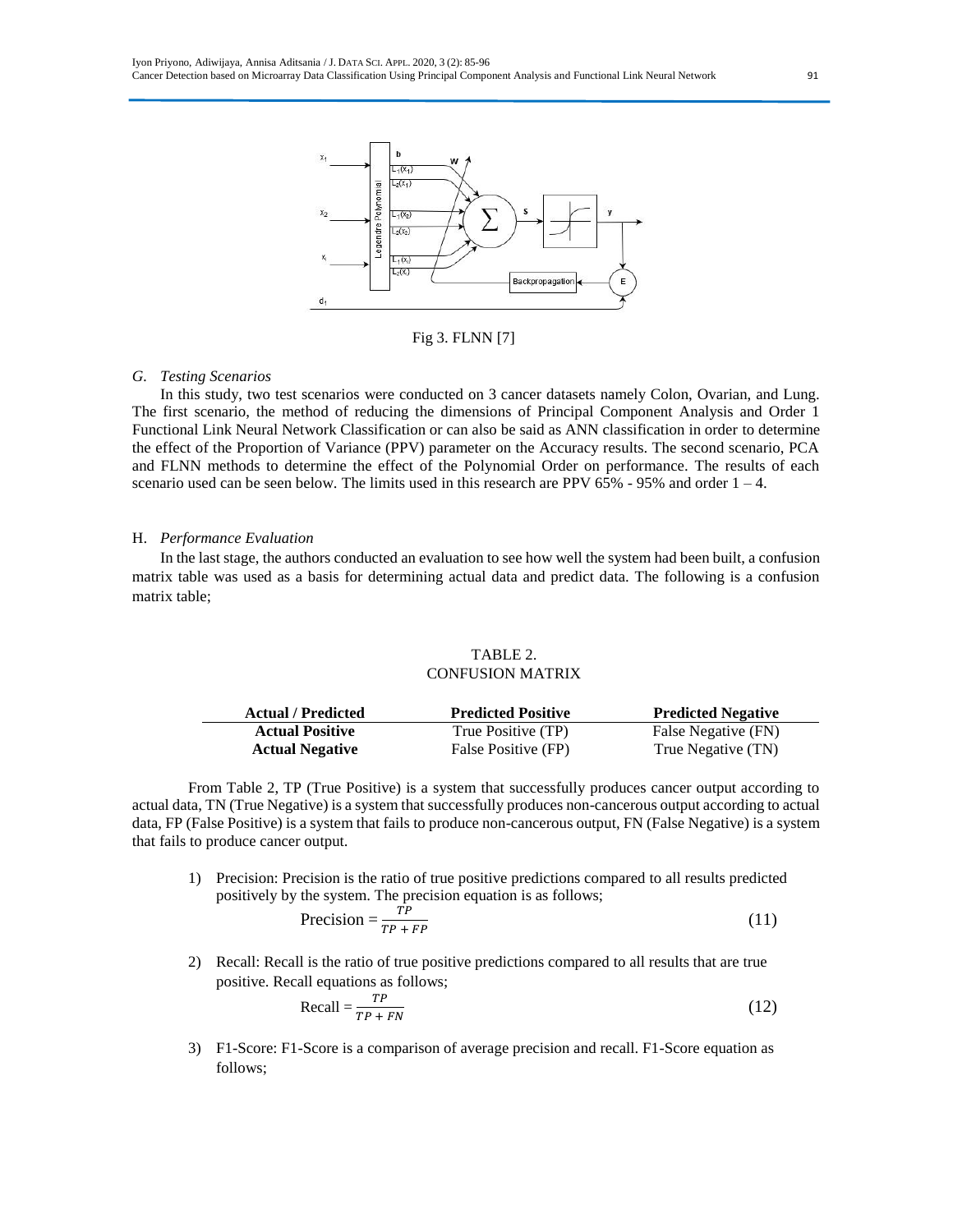$$
F1-Score = 2 * \frac{(Recall * Precision)}{(Recall + Precision)}
$$
\n(13)

4) Accuracy: Accuracy is the ratio of true positive and negative predictions compared to all data. The accuracy equation is as follows.

$$
Accuracy = \frac{(TP + TN)}{(TP + TN + FP + FN)}
$$
 (14)

## IV. RESULTS AND DISCUSSION

## A. *Effect of PPV on Accuracy*

PPV is a proportion of variance parameter that represents the boundary of the attribute to be chosen, therefore the value of PPV selected is only in the range 65-95. In Figures 4, 5, and 6 show the results of Accuracy using various PPV values for each microarray data as follows;



Fig 4. Colon Tumor Fig 5. Ovarian Fig 6. Lung

# TABLE 3. ACCURACY PPV

| PPV     | Colon Tumor | Ovarian | Lung  | Average |
|---------|-------------|---------|-------|---------|
| 65      | 83.72       | 80.27   | 82.39 | 82.13   |
| 75      | 85.26       | 88.16   | 76.85 | 83.42   |
| 85      | 85.26       | 96.84   | 66.85 | 82.98   |
| 95      | 87.05       | 99.6    | 65.2  | 83.95   |
| Average | 85.32       | 91.22   | 72.82 | 83.12   |

At the dimension reduction stage, feature extraction is performed to reduce very high dimensional features using the Principal Component Analysis (PCA) method. PCA has the proportion of variance (PPV) parameter, which is a feature extraction process carried out by choosing how much PPV to use. PPV itself is an eigenvalue taken from the total overall eigenvalue, the greater the PPV, the greater the eigenvalue and features obtained, and vice versa.

Eigenvalues represent the uniqueness of each feature, the greater the PPV, the smaller the correlation of other features and vice versa. In the PPV parameters experiment in table 3. Accuracy PPV above, the highest Accuracy results were obtained at PPV 95% with an average accuracy of 83.95%, and the highest accuracy results in Ovarian data with an average of 91.22%.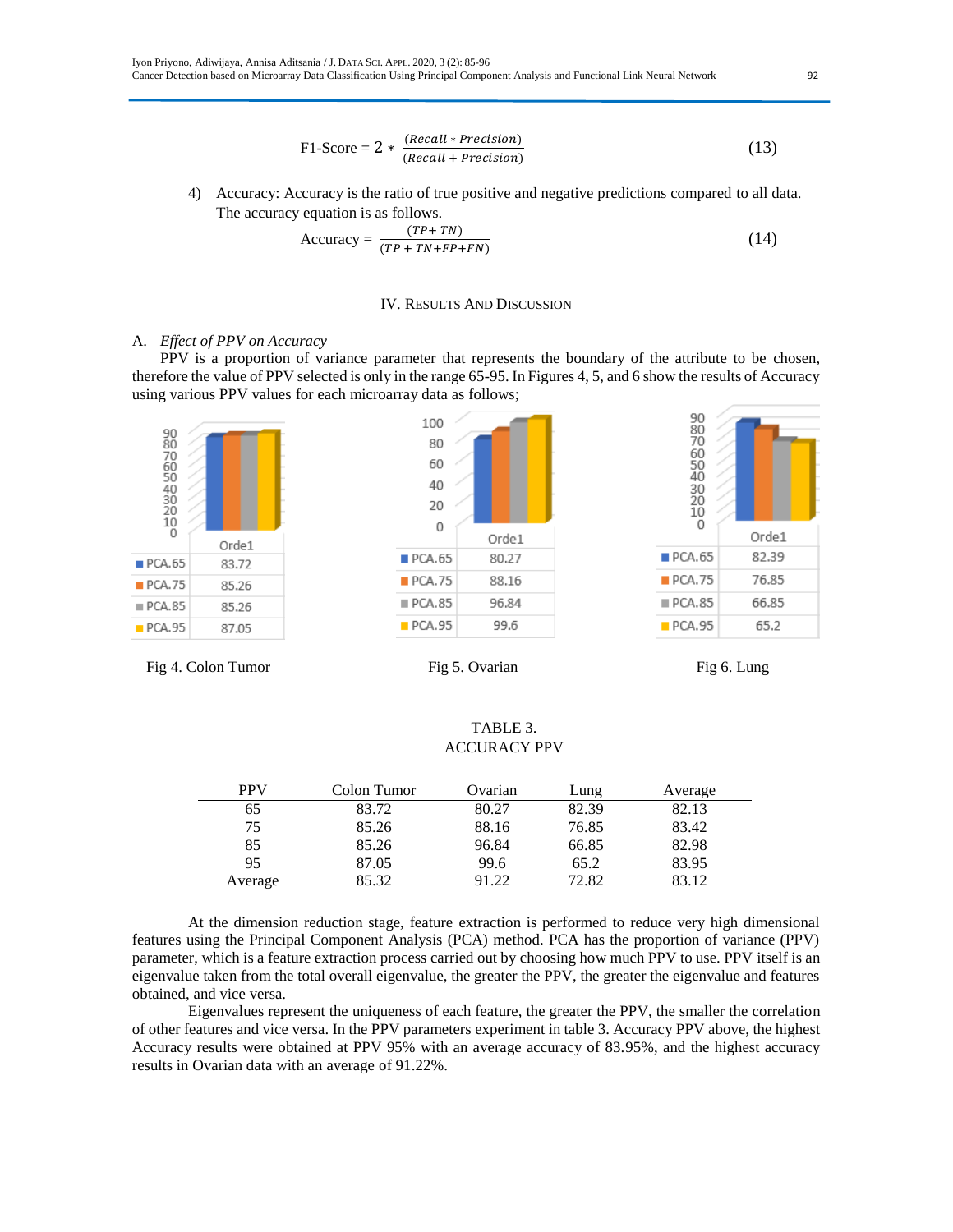Judging from the average accuracy, the greater the PPV used, the greater the accuracy produced, but this is not a specific guideline that the greater the PPV, the greater the accuracy produced. In Colon Tumor data, there are varying accuracy results and also strengthened in Lung data where the accuracy results always decrease with the amount of PPV used. This makes it possible to still have a correlation between one feature with another feature because the features obtained from PPV (large) are many.

## B. *Effect of order polynomial on performance*

In figure 7, 8, 9, 10, 11, and 12 we can see the accuracy and F1-Score by using various order in the FLNN classification for each microarray data;

# 1) F1-Score









Fig 8. F1-Score for various order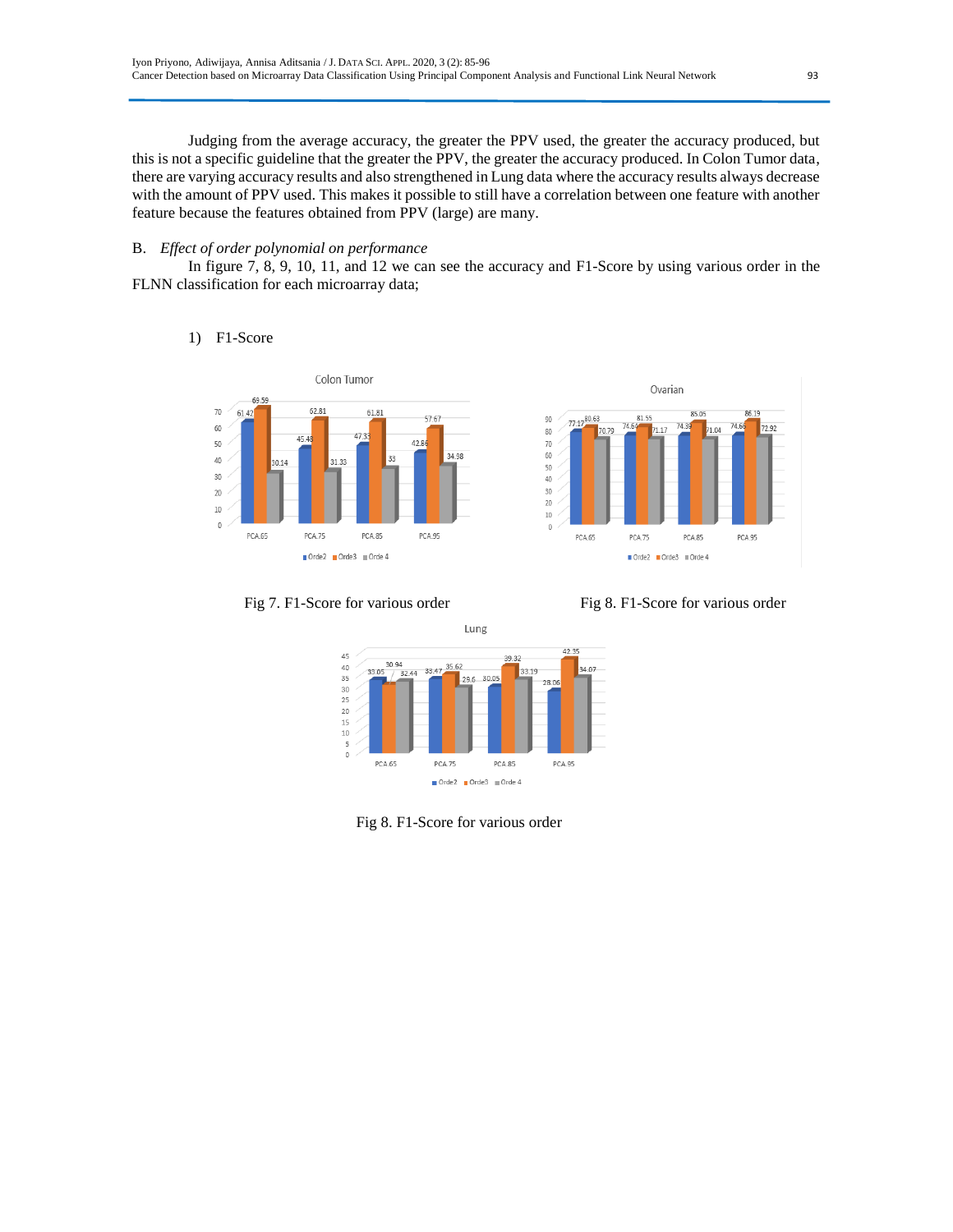# 2) Accuracy





Fig 9. Accuracy for various order Fig 10. Accuracy for various order



Fig 11. Accuracy for various order

#### TABLE 4.  $\overline{\text{CUTION}}$  time

| EAECUTION TIME |             |         |      |  |  |  |
|----------------|-------------|---------|------|--|--|--|
| Order          | Colon Tumor | Ovarian | Lung |  |  |  |
| Order 1        | 77s         | 144s    | 112s |  |  |  |
| Order 2        | 80s         | 145s    | 128s |  |  |  |
| Order 3        | 86s         | 157s    | 150s |  |  |  |
| Order 4        | 99s         | 196s    | 230s |  |  |  |

# TABLE 5. AVERAGE PERFORMANCE IN EACH DATA

| Performance | Order   | Colon Tumor | Ovarian | Lung  | Average |
|-------------|---------|-------------|---------|-------|---------|
| F1-Score    |         | 79.88       | 92.91   | 37.75 |         |
|             | 2       | 49.27       | 75.22   | 31.16 |         |
|             | 3       | 62.97       | 83.36   | 37.06 |         |
|             | 4       | 32.36       | 71.48   | 32.33 |         |
|             | Average | 56.12       | 80.74   | 34.47 | 57.11   |
| Accuracy    |         | 85.32       | 91.22   | 72.82 |         |
|             | 2       | 72.37       | 66.41   | 82.75 |         |
|             | 3       | 77.21       | 77.57   | 80.13 |         |
|             | 4       | 65.82       | 61.81   | 79.56 |         |
|             | Average | 75.18       | 74.25   | 78.82 | 76.08   |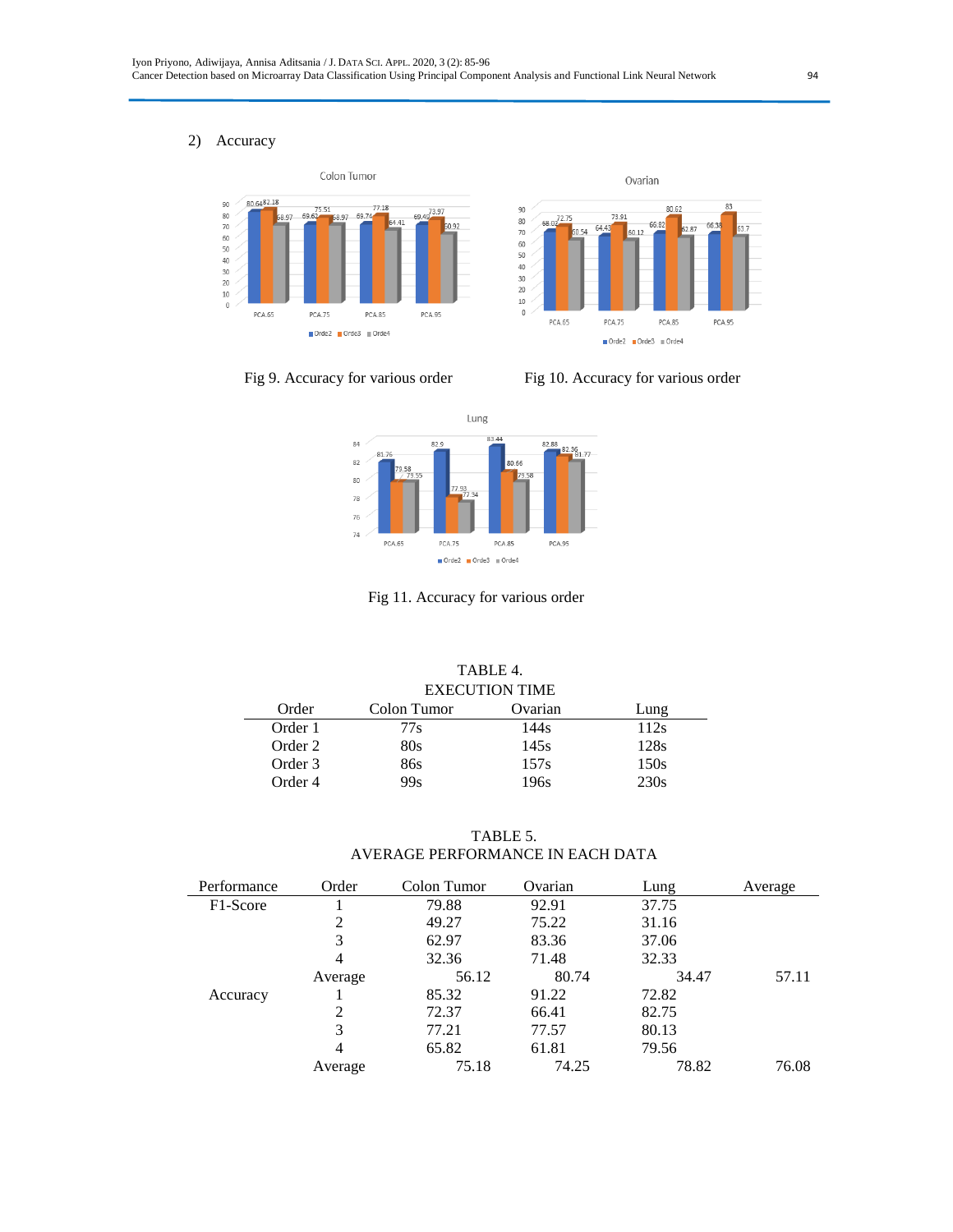| Order 1 | Colon | Ovarian | Lung  | Order 2 | Colon | Ovarian | Lung  |
|---------|-------|---------|-------|---------|-------|---------|-------|
| Ave. TP | 3.75  | 29.85   | 3.65  | Ave. TP | 1.85  | 26.1    | 1.7   |
| Ave. TN | 6.85  | 16.3    | 22.7  | Ave. TN | 7.1   | 7.75    | 28.25 |
| Ave. FP | 1.15  | 1.9     | 7.3   | Ave. FP | 1.05  | 10.45   | 1.75  |
| Ave. FN | 0.65  | 2.55    | 2.55  | Ave. FN | 2.75  | 6.8     | 4.5   |
| Class   | P:22  | P:162   | P:31  | Class   | P:22  | P:162   | P:31  |
|         | N:40  | N:91    | N:150 |         | N:40  | N:91    | N:150 |

# TABLE 6. AVERAGE CONFUSION MATRIX IN EACH DATA

The principle of performance in the Polynomial Order is to add features to each data record, the greater the order used, the more features will be added to the data record, so this will add time when the running classification process is seen in Table 4 Execution time. In the experiments that have been carried out above, the results show that the greater polynomial order used can not guarantee an increase in performance results in the classification, because of the dataset used the class difference between Positive and Negative relative in a relatively large range with a ratio of 36:64, so that the False Positive and False Negative obtained are still quite large, but things are different from the Lung data condition which has increased and is relatively convergent in each orders, this is due to more large data differences between classes (positive and negative) by comparison 18:82, therefore the False Positive and False Negative that are obtained every order are relatively small.

The system that has been built can be seen in Table 6 that the system produces predictions of True Negative values that are greater than the results of True Positive, this is due to the dataset used by more classes that are Negative compared to Positive so that the difference in the average results of performance between accuracy and F1-Score show significant differences in results. The average difference between the three classes is 30:70, therefore the performance used in this study is Accuracy. The advantage of the PCA and FLNN methods is that the computation time is quite fast and at each order, the increase does not require a significant increase in optimization time.

#### V. CONCLUSION

After conducting research on data on Colon Tumors, Ovarian and Lung. It can be concluded that the PPV value used will affect the accuracy obtained, but the greater value of PPV used does not guarantee to improve accuracy results. The best PPV value is at 95% of the three data with an accuracy of 83.95% and from all experiments on some PPV values, Accuracy results reach above 80% with an average of 83.12%. The effect of polynomial order on performance using accuracy performance is better than using F1-Score, the average result obtained is 76.08%. Polynomial order in Colon Tumor and Ovarian data can not improve the accuracy results, but in the Lung data it can improve the accuracy results, so it can be said that using the FLNN method can not improve the accuracy of the ANN method. Therefore, for future research, it can be done with a different dimension reduction, because in research conducted by Ramadhani [12] that by using the Functional Link Neural Network method the average performance is 89.9%.